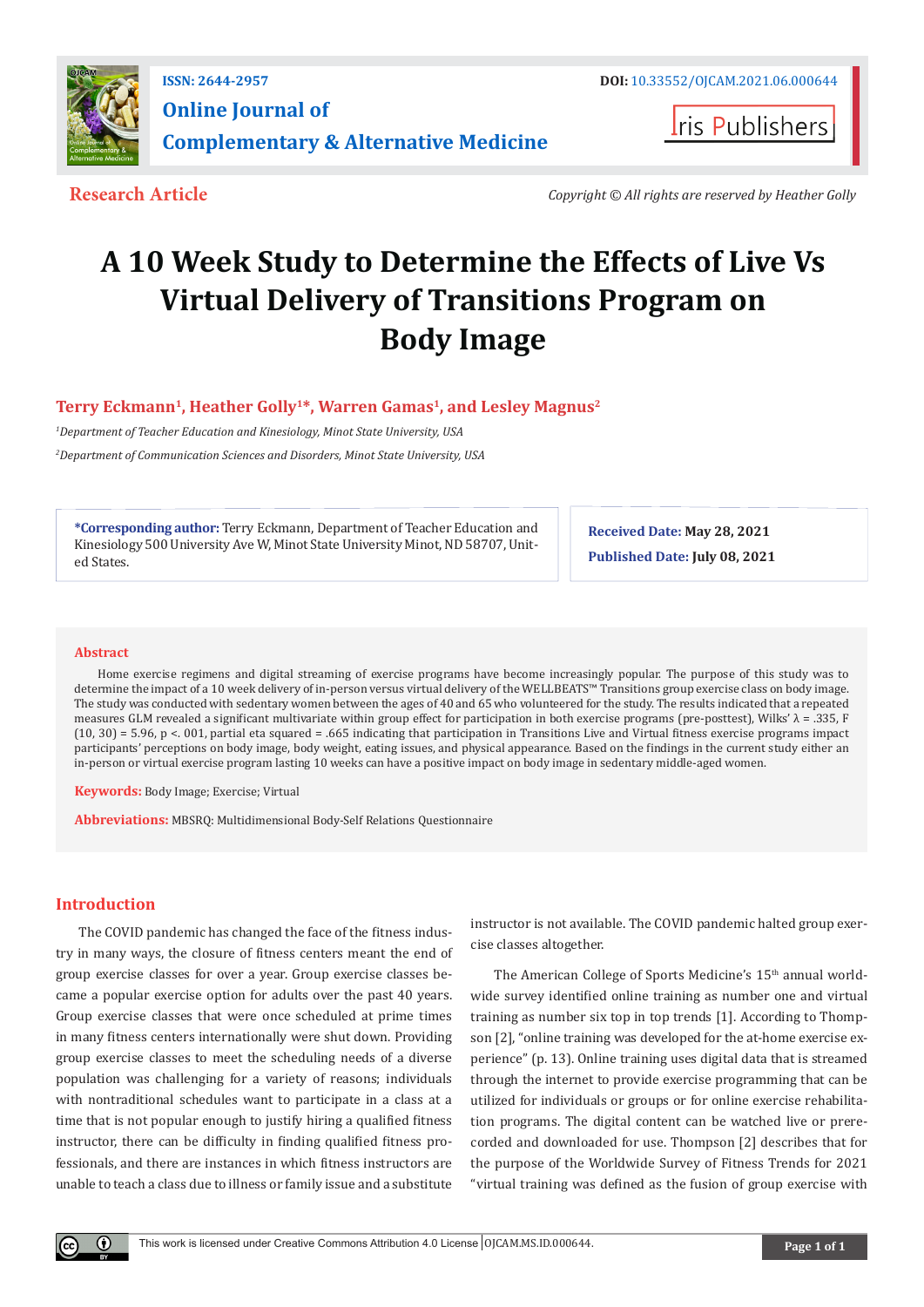technology" so workouts could be done when it worked for varied schedules (p.15). Virtual trainings are typically played on a large screen in fitness centers or other venues. They differ in that they are filmed rather than live.

Before, during and after the COVID pandemic, health and fitness providers seek cutting-edge ways to deliver group exercise classes for people to become more physically active. Research supports the many benefits of exercise on physical and mental health [3-5].

This research project is designed to explore the effects of the virtual training approach to group fitness on body image following WELLBEATS™ Live and Virtual Transition group exercise programming. To determine impact of WELLBEATS™ Live vs. Virtual Transitions on body image the Multidimensional Body-Self Relations Questionnaire (MBSRQ), a self-report survey for the assessment of body image, was administered before and after the 10-Week Transitions intervention.

There were no studies found on the effects of virtual group exercise classes vs. live group exercise classes on body image. This research was designed to increase our understanding of how WELLBEATS™ Transitions live group instruction vs WELLBEATS™ Transitions virtual group exercise programs compare in regard to helping improve body image. The results will help health and fitness providers to make decisions about the viability of virtual group exercise programming and types of exercise to recommend to their clients. Along with adding to the scientific literature, the project provided directly benefit the participants. Participating in the study will give females age 45+ to 65 years of age who exercise sporadically or do not exercise the opportunity to improve their overall health and fitness.

#### **Materials and Methods**

## **Participants and Study Protocol**

Sedentary female volunteers aged 45 to 65 years were selected to be in live or virtual groups for a 10 week time frame: WELL-BEATS™ Transitions live group or WELLBEATS™ Transitions virtual group. The researchers gained approval through the Institutional Review Board for the Protection of Human Research Subjects for study protocols. Volunteers were recruited through local television networks and social media announcements. Selected participants were required to provide a signed physician waiver indicating they were able to complete the requirements of the study protocol. The 10 week program required participants in the WELLBEATS™ Transitions live group and the WELLBEATS™ Transitions virtual group to participate two different formats of transitions classes three days a week. Subjects were considered untrained if they exercised sporadically (2 or 3 times a month, some months of the year) or had not participated in structured exercise over the past year which may have included yoga, flexibility, resistance or aerobic training. Prior to initiating the study and after the 10 week training program participants completed the Multidimensional Body-Self Relations

Questionnaire. The Multidimensional Body-Self Relations Questionnaire was purchased and terms and conditions of use were followed [6].

#### **Body Image Assessments: MBSRQ**

The Multidimensional Body-Self Relations Questionnaire (MBSRQ) is a self-report inventory for the assessment of body image which has been validated for the use with individuals 15 years of age and older [7]. The reliability of the MBSRQ subscales in females is high for initial testing, Cronbach's alpha 0.73-0.90, and at a one-month retest, 0.74-.94 [7]. The Multidimensional Body-Self Relations Questionnaire as:

#### **Body Image Assessments: MBSRQ**

The Multidimensional Body-Self Relations Questionnaire (MBSRQ) is a well-validated self-report inventory for the assessment of body image. Body image is conceived as one's attitudinal dispositions toward the physical self. As attitudes, these dispositions include evaluative, cognitive, and behavioral components. Moreover, the physical self encompasses not only one's physical appearance but also the body's competence or "fitness" and its biological integrity or "health/illness." The MBSRQ is intended for use with adults and adolescents (15 years or older) [5,6].

The Multidimensional Body-Self Relations Questionnaire subscales are described as:

#### **MSBQR Subscales: Interpretations**

**Appearance Evaluation:** Feelings of physical attractiveness or unattractiveness; satisfaction or dissatisfaction with one's looks. High scorers feel mostly positive about their physical appearance; low scorers have a general unhappiness with their physical appearance.

**Appearance Orientation:** Extent of investment in one's appearance. High scorers place more importance on how they look, pay attention to their appearance, and engage in extensive grooming behaviors. Low scorers are apathetic about their appearance; their looks are not especially important to them; they don't spend much effort to "look good".

**Fitness Evaluation:** Feelings of being physically fit or unfit. High scorers see themselves as fit and place high value on fitness. Low scorers do not value fitness.

**Fitness Orientation:** Extent of investment in being physically fit. High scorers value fitness and are physically active. Low scorers do not value physical fitness and don't exercise.

**Health Evaluation:** Feelings of physical health or freedom from illness. High scorers feel in good health and low scorers feel unhealthy.

**Health Orientation:** Extent of investment in a physically healthy lifestyle. High scorers make healthy lifestyle choices and low scorers are apathetic about their health.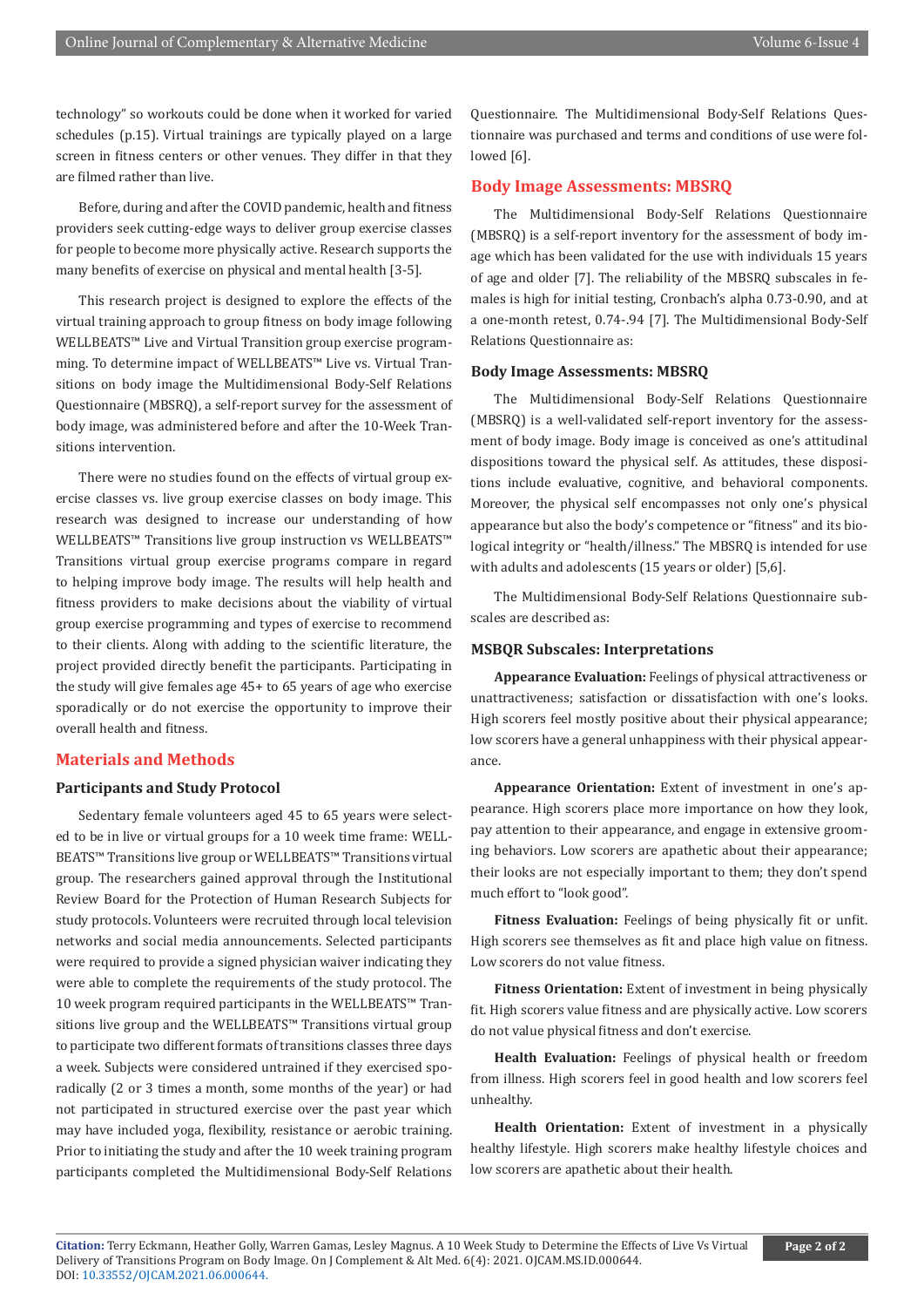**Illness Orientation:** Extent of reactivity to being or becoming ill. High scorers feel in good health and low scorers feel unhealthy.

**Body Area Satisfaction Scale:** Similar to Appearance Evaluation except it taps satisfaction with discrete aspects of one's appearance. High scorers indicate contentment with most areas of the body and low scorers are unhappy about size or appearance of several areas.

**Overweight Preoccupation:** This scale assesses a construct reflecting fat anxiety, weight vigilance, dieting, and eating restraint.

**Self-Classified Weight:** This scale reflects how one perceives and labels one's own weight from underweight to overweight [5,7,8].

### **Results and Discussion**

A repeated measures GLM revealed a significant multivariate within group effect for participation in both exercise programs (pre-posttest), Wilks'  $\lambda$  = .335,  $F(10, 30)$  = 5.96, p < 001, partial eta squared = .665 indicating that participation in Transitions Live and Virtual fitness exercise programs impact participants' perceptions on body image, body weight, eating issues, and physical appearance. The type of exercise delivery of did not significantly change the perceptions on body image, body weight, eating issues, and physical appearance, Wilks'  $λ = .805$ , F (10, 30) = 0.727, p = .693, partial eta squared = .195.

| <b>Dependent Variable</b>     | <b>Pre-Post GLM</b> |           | <b>Transitions Live</b> |           | <b>Transitions Virtual</b> |          |
|-------------------------------|---------------------|-----------|-------------------------|-----------|----------------------------|----------|
|                               | df                  | F         | df                      |           | df                         |          |
| Appearance Evaluation         |                     | 1.4       | 21                      | $-1.14$   | 18                         | $-0.53$  |
| Appearance Orientation        |                     | $12.4***$ | 21                      | $2.36*$   | 18                         | $2.61*$  |
| <b>Fitness Evaluation</b>     |                     | 0.21      | 21                      | $-0.39$   | 18                         | $-2.31*$ |
| <b>Fitness Orientation</b>    |                     | $16.0**$  | 21                      | $-3.90**$ | 18                         | $-2.53*$ |
| Health Evaluation             | 1                   | 1.1       | 21                      | $-0.36$   | 18                         | $-1.17$  |
| <b>Health Orientation</b>     |                     | 3.4       | 21                      | 1.50      | 18                         | 1.15     |
| Illness Orientation           | 1                   | 0.9       | 21                      | 1.08      | 18                         | 0.41     |
| <b>Body Area Satisfaction</b> | $\mathbf{1}$        | 3.7       | 21                      | 0.74      | 18                         | 1.99     |
| Overweight Preoccupation      | $\mathbf{1}$        | $9.8*$    | 21                      | $2.29*$   | 18                         | $2.18*$  |
| Self-classified Weight        |                     | $14.1*$   | 21                      | $2.87*$   | 18                         | $2.48*$  |

The results show that participation in Transitions Live and Transitions Virtual exercise programs made significant changes in Appearance Orientation, Fitness Orientation, Overweight Preoccupation, and Self- Classified Weight as measured by the Multidimensional Body-Self Relations Questionnaire. There were no significant differences in perceptions found between the two types of exercise deliveries.

#### **Conclusion**

This research indicates that Transitions Live and Transitions Virtual exercise can play a positive role in appearance orientation. Participants improved feelings of attractiveness and satisfaction with personal appearance. Participants in both groups also significantly improved fitness orientation, indicating an increase in their interest in investing time and effort to be more physically fit. Transitions live and virtual participants also improved their self-perception of being at a healthy weight as measured by the overweight and self- classified weight measures on the Multidimensional Body-Self Relations Questionnaire. These findings that individuals participating in either the Transitions Live or Transitions Virtual agree with the findings by Kohlstedt S, et al. [9], that studied self-efficacy, affect, and life satisfaction. These results suggest that participating in group exercise with a live or virtual instructor may have positive

effects on body image.

McGuire A, et al. [10], performed survey research identifying barriers to exercise in middle- aged Australian women. The findings of their study indicated that this age group of women, which is similar to the current study, identify exercise self-efficacy, physical and mental well-being as barriers to exercise.

This lends to the importance of the findings in this study where participants who completed the exercise program had improvements in self-reported scores on appearance orientation, fitness orientation, overweight preoccupation, and self-classified weight regardless of the mode of exercise. Programming similar to either of those used in this study may help individuals to overcome these barriers to become regular exercisers. With steaming of fitness programming becoming popular during the social distancing era of the Covid pandemic the current research provides support for the efficacy of the digital format for improving body image and the factors associated with exercise self-efficacy [11].

## **Acknowledgement**

No.

#### **Conflict of Interest**

Authors declare no conflict of interest.